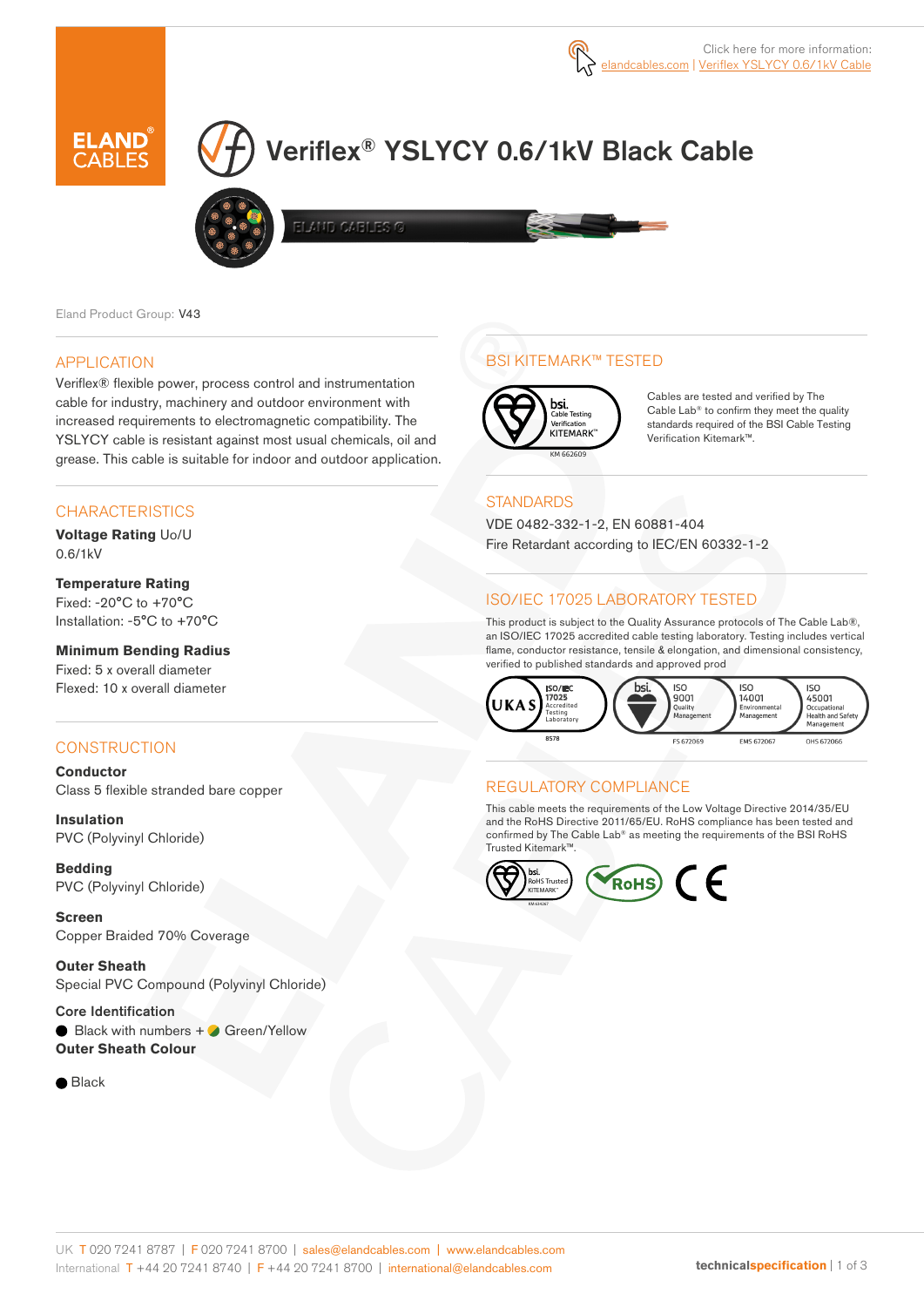## DIMENSIONS

| ELAND PART NO. | NO. OF<br>CORES           | NOMINAL CROSS<br>SECTIONAL AREA<br>mm <sup>2</sup> | NOMINAL OVERALL DIAMETER<br>mm | NOMINAL<br>WEIGHT<br>mm |
|----------------|---------------------------|----------------------------------------------------|--------------------------------|-------------------------|
| V4303011BK000  | 3                         | 0.75                                               | $\mathsf{9}$                   | 155                     |
| V4303021BK000  | $\ensuremath{\mathsf{3}}$ | 1                                                  | 11.2                           | 196                     |
| V4303031BK000  | $\ensuremath{\mathsf{3}}$ | 1.5                                                | 10.9                           | 187                     |
| V4303041BK000  | $\ensuremath{\mathsf{3}}$ | 2.5                                                | 13.5                           | 326                     |
| V4303051BK000  | 3                         | $\overline{4}$                                     | 15.1                           | 391                     |
| V4304011BK000  | 4                         | 0.75                                               | 11.4                           | 214                     |
| V4304021BK000  | $\overline{4}$            | $\overline{1}$                                     | 11.8                           | 231                     |
| V4304031BK000  | $\overline{4}$            | 1.5                                                | 12.2                           | 265                     |
| V4304041BK000  | $\overline{4}$            | 2.5                                                | 14.6                           | 379                     |
| V4304051BK000  | $\overline{4}$            | $\overline{4}$                                     | 16.7                           | 557                     |
| V4304061BK000  | 4                         | 6                                                  | 18.7                           | 723                     |
| V4304071BK000  | $\overline{4}$            | 10                                                 | 21.9                           | 1267                    |
| V4304081BK000  | $\overline{4}$            | 16                                                 | 26.4                           | 1763                    |
| V4304091BK000  | $\overline{4}$            | 25                                                 | 32.5                           | 2750                    |
| V4304101BK000  | $\overline{4}$            | 35                                                 | 35.7                           | 3497                    |
| V4304111BK000  | $\overline{4}$            | 50                                                 | 41.1                           | 4937                    |
| V4304121BK000  | $\overline{4}$            | 70                                                 | 48                             | 7480                    |
| V4304131BK000  | $\overline{4}$            | 95                                                 | 51.2                           | 10220                   |
| V4305011BK000  | 5                         | 0.75                                               | 12.1                           | 250                     |
| V4305021BK000  | 5                         | $\mathbf{1}$                                       | 12.6                           | 270                     |
| V4305031BK000  | 5                         | 1,5                                                | 13.3                           | 289                     |
| V4305041BK000  | 5                         | 2.5                                                | 15.7                           | 471                     |
| V4305051BK000  | 5                         | $\overline{4}$                                     | 18.6                           | 695                     |
| V4305061BK000  | $\mathbf 5$               | 6                                                  | 20.7                           | 984                     |
| V4305071BK000  | $\mathbf 5$               | 10                                                 | 24.1                           | 1635                    |
| V4305081BK000  | 5                         | 16                                                 | 28.8                           | 2720                    |
| V4305091BK000  | 5                         | 25                                                 | 35.7                           | 3490                    |
| V4307011BK000  | $\,7$                     | 0.75                                               | 13                             | 319                     |
| V4307021BK000  | 7                         | $\overline{1}$                                     | 14.5                           | 289                     |
| V4307031BK000  | 7                         | 1.5                                                | 16                             | 416                     |
| V4307041BK000  | 7                         | 2.5                                                | 17.9                           | 590                     |
| V4312011BK000  | 12                        | 0.75                                               | 15.8                           | 437                     |
| V4312021BK000  | 12                        | $\overline{1}$                                     | 17.4                           | 493                     |
| V4312031BK000  | 12                        | 1.5                                                | 19.6                           | 641                     |
| V4312041BK000  | 12                        | 2.5                                                | 21.9                           | 897                     |
| V4318011BK000  | $18$                      | 0.75                                               | 18                             | 588                     |
| V4318021BK000  | 18                        | $\overline{1}$                                     | 20.7                           | 658                     |
| V4318031BK000  | 18                        | 1.5                                                | 23.4                           | 872                     |
| V4318041BK000  | 18                        | $2.5\,$                                            | 26.1                           | 1355                    |
| V4325011BK000  | 25                        | 0.75                                               | 22.8                           | 746                     |
| V4325021BK000  | 25                        | $\overline{1}$                                     | 24.8                           | 870                     |
| V4325031BK000  | 25                        | 1.5                                                | 28.2                           | 1211                    |
| V4325041BK000  | $25\,$                    | $2.5\,$                                            | 31.9                           | 1995                    |